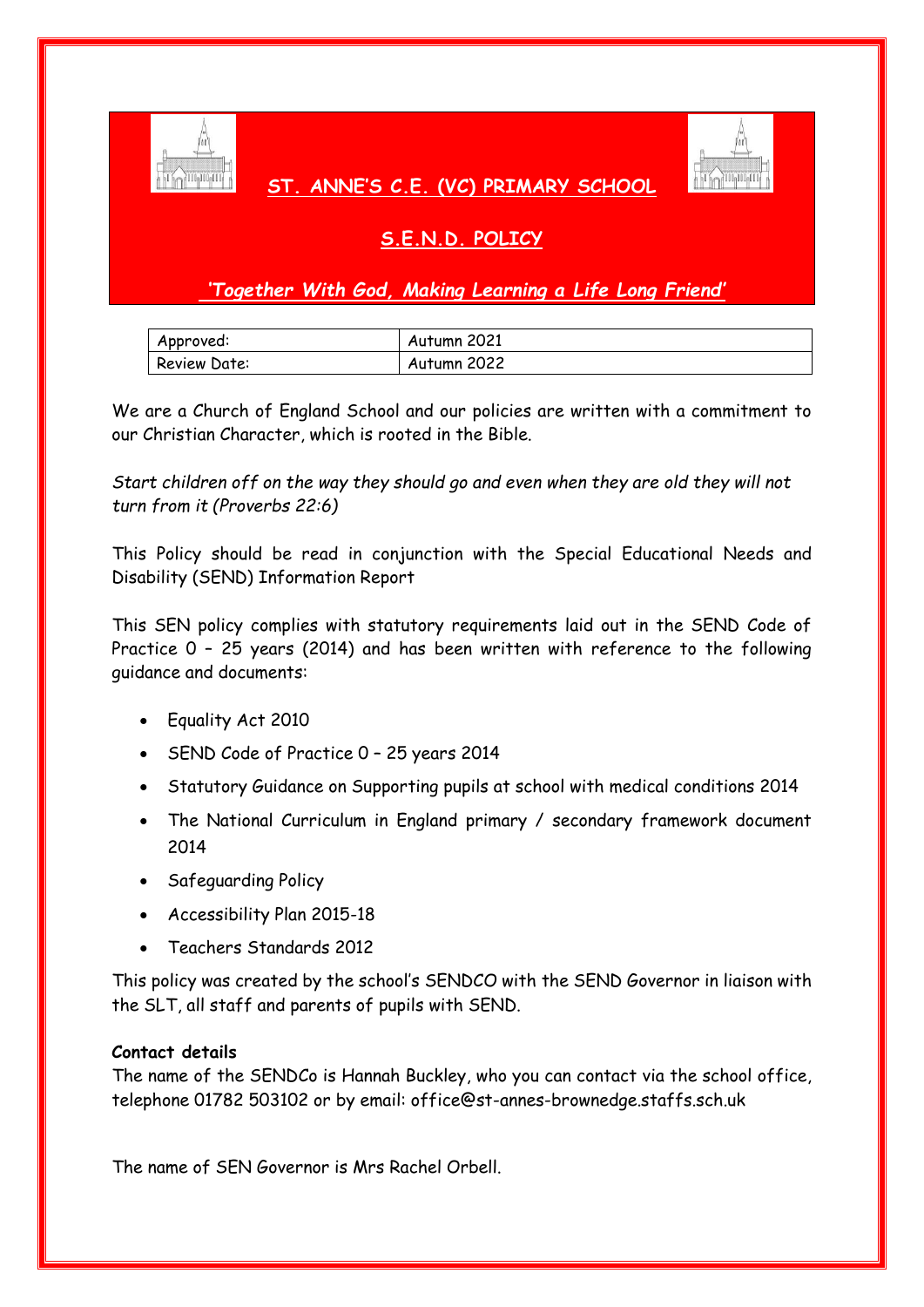## **Aims and Objectives of the policy**

- In our school, every teacher is a teacher of every child including those with SEN
- *A*ll pupils have access to a broad and balanced curriculum
- Pupils with SEND have a positive approach to learning and make good progress overall. The effective support they receive, both within and outside lessons enables them to access the same learning experiences as their classmates
- As a result of support, many pupils no longer need extra help as they get into the older age groups
- Through our Special Educational Needs and Disability policy and practice in this school we aim:
	- $\triangleright$  To ensure that children and young people with SEND engage in the activities of the school alongside pupils who do not have SEND.
	- $\triangleright$  To secure special educational provision for pupils for whom this is required, that is "additional to and different from" that provided within the differentiated curriculum to better respond to the four areas of need
	- $\triangleright$  This policy was developed, consulted upon and shared through discussion with governors and consultation with parents via the school website and information in the weekly newsletter.

## **What are special educational needs and disability (SEND)?**

A child or young person has SEND if he or she has a learning difficulty or disability which calls for special educational provision to be made for him /her.

A learning difficulty or disability is a **significantly greater** difficulty in learning than the majority of others of the same age.

Special educational provision means educational or training provision that is **additional to, or different from,** that made generally for others of the same age in a mainstream setting in England.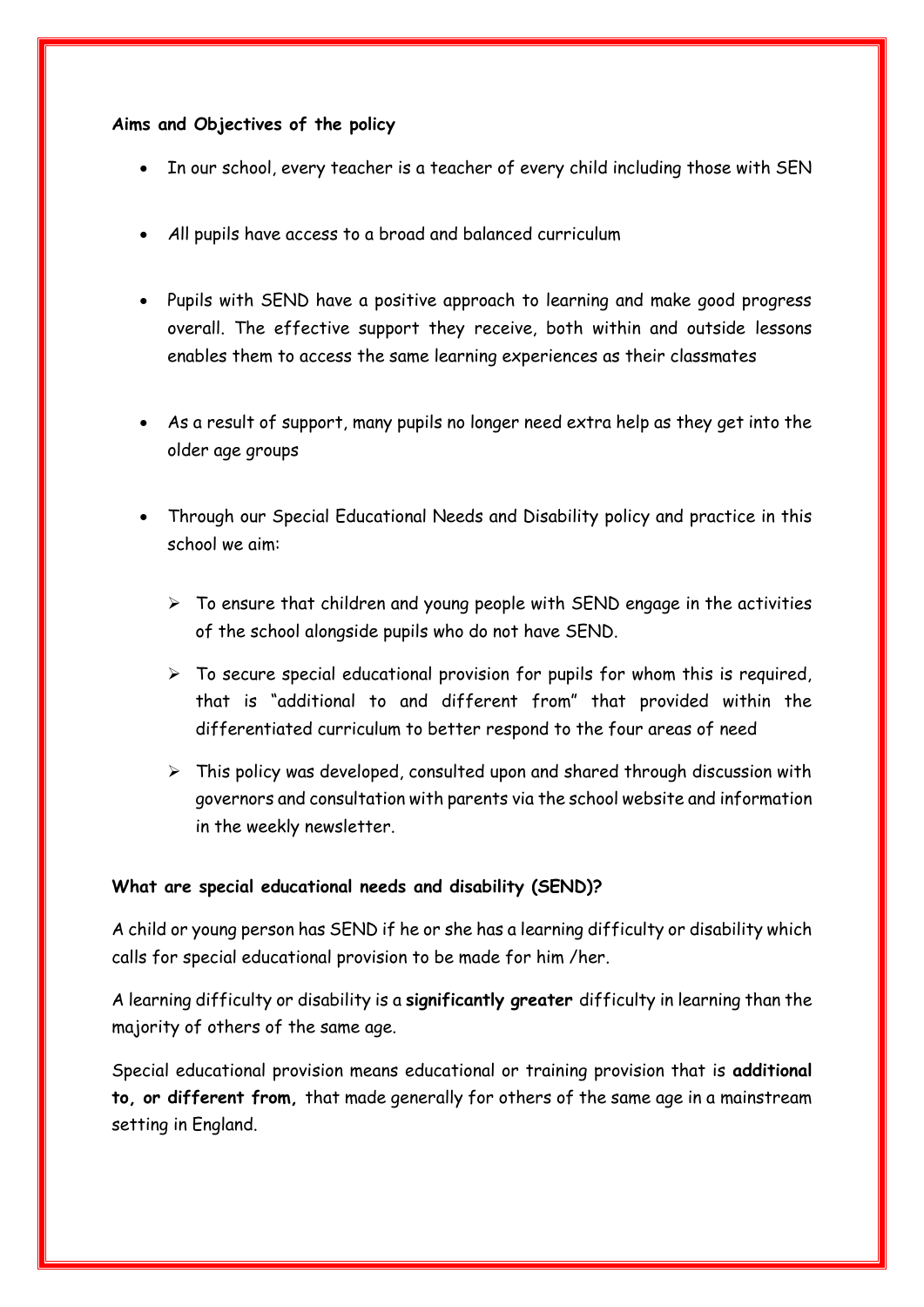Health care provision or social care provision which educates or trains a child or young person is to be treated as special educational provision.

(Code of Practice 2014)

The 4 broad areas of need are:

- **Communication and interaction**
- **Cognition and learning**
- **Social, mental and emotional health**
- **Sensory/physical**

Some pupils make less than expected progress given their age and individual circumstances. This can be characterised by progress which:

- is significantly slower than that of their peers starting from the same baseline
- fails to match or better the child's previous rate of progress
- fails to close the attainment gap between the child and their peers
- $\bullet$  widens the attainment gap  $(6.17)$

What is **not SEND** but may impact on progress and attainment?

- Disability (the Code of Practice outlines the "reasonable adjustment " duty for all settings and schools provided under current Disability Equality legislation – these alone do not constitute SEND)
- Attendance and Punctuality
- Health and Welfare
- $-FAL$
- Being in receipt of Pupil Premium Grant
- Being a Looked After Child
- Being a child of Serviceman/woman

**All** pupils will be provided with high quality teaching that is differentiated to meet the diverse needs of all learners.

• The class teacher has responsibility for the provision for the child on a daily basis. Where interventions are used (whether group or 1:1) the *teacher* still retains responsibility for progress.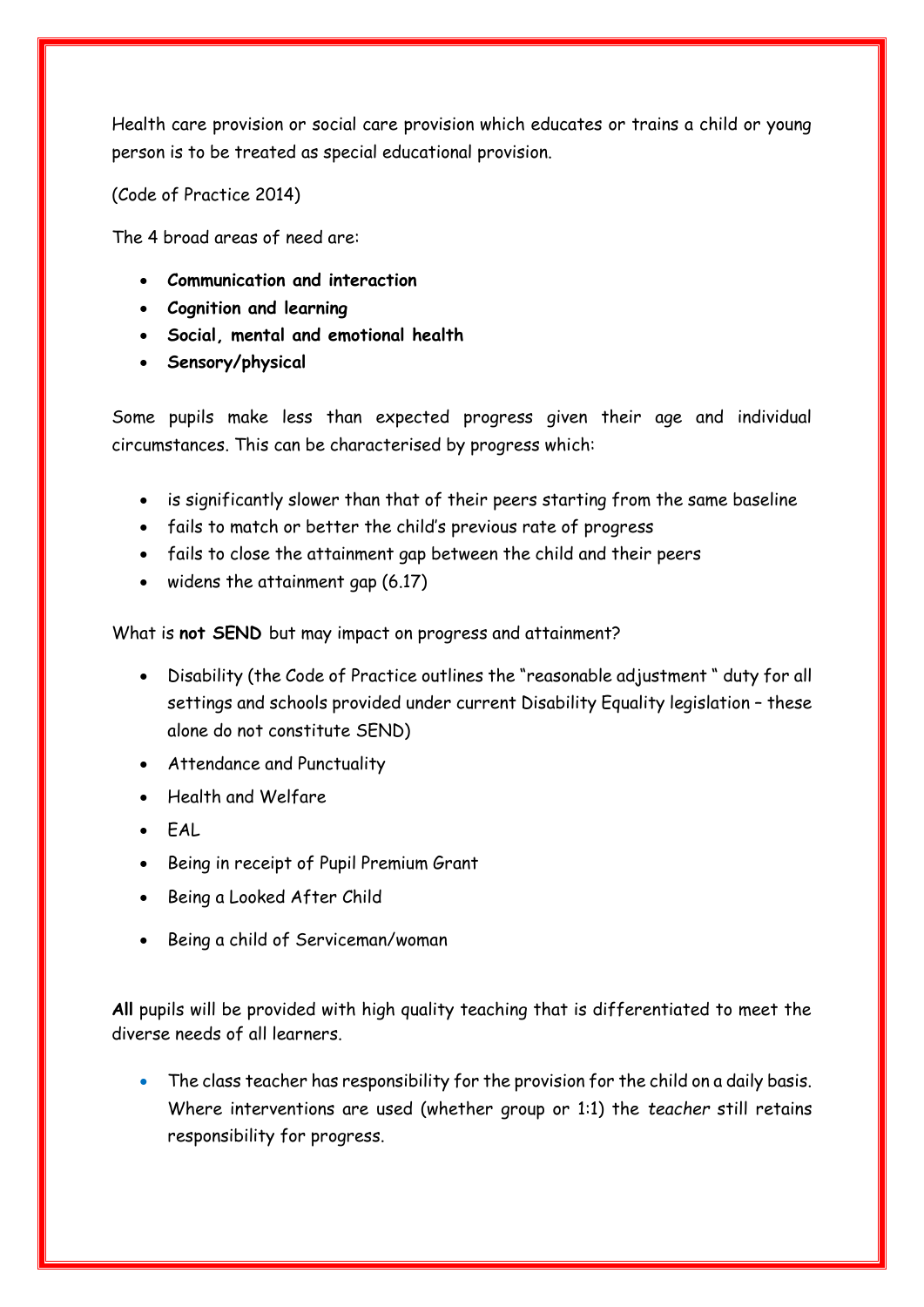- Teacher and TA work closely to plan and assess impact of support and interventions and how they are linked to classroom teaching
- The quality of teaching is monitored through a number of processes see SEND information report
- Pupils with a disability will be provided with 'reasonable adjustments' in order to increase their access to the taught curriculum.

### **Our graduated approach to SEND support:**

When children encounter a problem with progress -

- The response to their learning barrier will first be addressed through normal day to day classroom practise with high quality first teaching targeted to area of weakness and reasonable adjustments made. This will be differentiated to all including SEND.
- Slow progress and low attainment do not necessarily mean SEND there may be external influences: home life, bereavement etc
- This could be an indicator of a range of difficulties or differences.

High quality teaching, differentiated for individual pupils, is the first step in responding to pupils who have or may have SEND. Children who fail to make expected progress will be identified through the whole school assessment process. This includes termly standardised assessments. These are supported by optional SAT assessments in English, reading and maths (Key Stage 2 only). Half termly assessments include an assessed writing piece and Phonic checks.

The teacher will discuss with the SENDCo any child who, despite targeted class interventions, does not make expected progress.

Children who are causing concern may also have more detailed, diagnostic assessments to identify specific areas of need. These include:

- Phonics: *Read, Write, Inc.*
- Spelling: *SATs, Nessy Spelling and Phonics Programme.*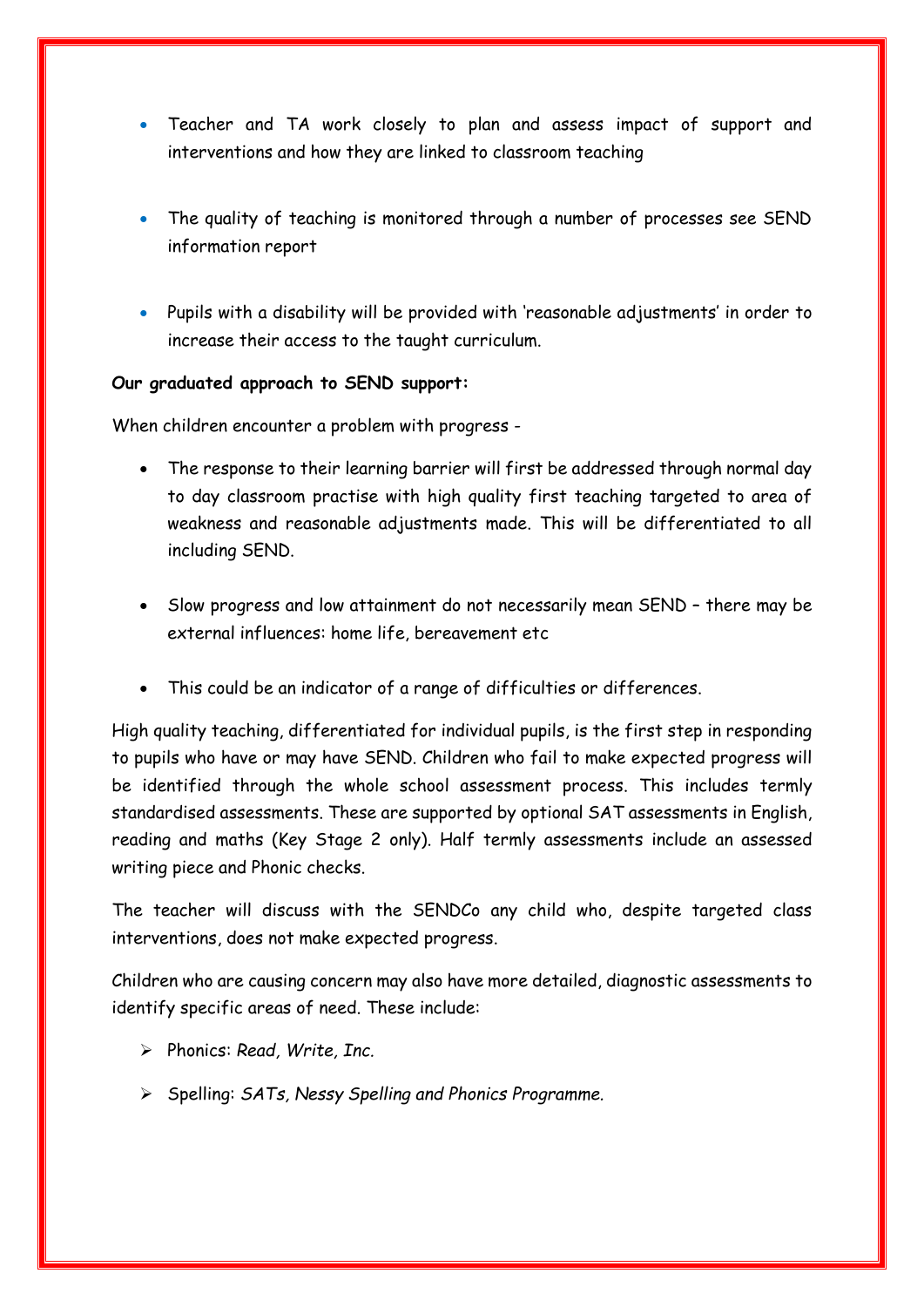- Understanding of receptive language: *BPVS* this identifies delay in language development which may result in difficulties understanding the language of the classroom. This can be used with children as young as 3 years 9 months and therefore facilitates early intervention
- $\triangleright$  Boxall Profile to identify any social, emotional and behavioural concerns.
- Numeracy *Sandwell, optional SATs and SATs.*

### **We will then apply the Assess Plan Do Review cycle including exit criteria**

#### **The process is a graduated approach**

Assess – Plan – Do - Review – Assess – Plan – Do – Review

#### **ASSESS**

- Identifying the child as needing SEND support 'in addition to/different from'
- Class teacher assessments to build a clear analysis of child's needs
- Parents involved

#### **PLAN**

- Pupil Plan to identify strengths and areas of need, record any additional or different arrangements being made including outside agencies; provide a brief overview of prior attainment, assessment and progress.
- Individual Education Plan created by class teacher in collaboration with SENDCo, parents informed and given copy.
- Interventions, adjustments and support to be put in place
- Include expected impact
- Review date

#### **DO**

 Class teacher has responsibility for the provision for the child on a daily basis, where interventions are used (whether group or 1:1) the *teacher* still retains responsibility for progress.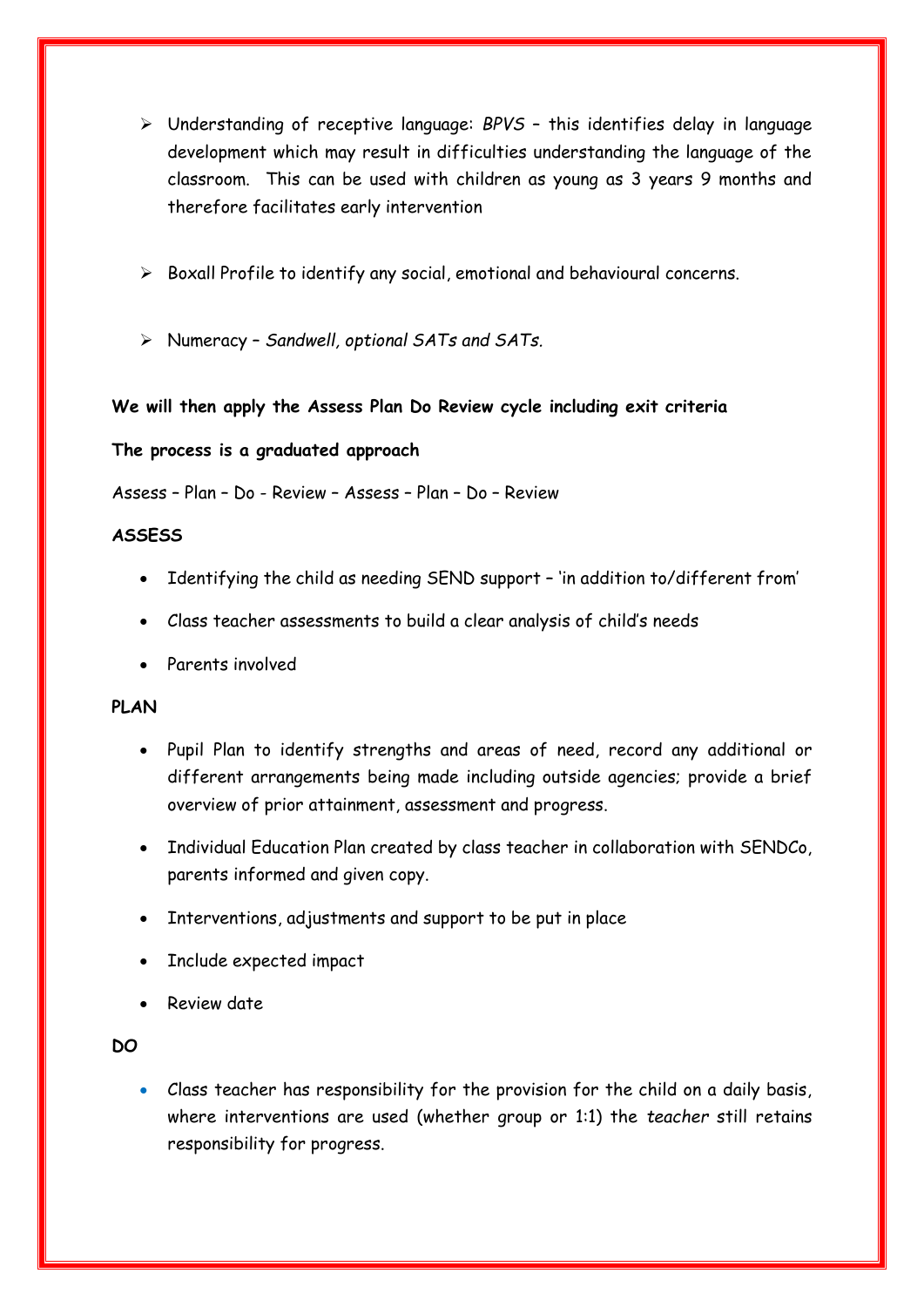- Teacher and TA work closely to plan and assess impact of support and interventions and how they are linked to classroom teaching
- SENDCo supports the teacher in further assessments, identification of strengths, weaknesses and the support needed.

## **REVIEW**

- Review effectiveness of support and intervention and impact on progress (Evidence that they don't achieve is as relevant as any that they do – i.e. if they don't make it, it's not because they haven't had the input. Keep an attendance record e.g. over a 10 week programme)
- Teacher revises support (supported by SENDCo if necessary)
- Amend changes to support and outcomes to be achieved in consultation with parents and pupils
- School consider involving outside agencies if progress continues to be below expectations or if specific areas of need are identified.

## **External agencies and professionals can provide more specialised assessments and advice**

- When there is clear evidence that two cycles of Assess, Plan, Do, Review have not resulted in accelerated progress
- When there is evidence that the child may be presenting with significant difficulties in one or more areas of learning
- This may be through the Special Needs Support Service (SENSS), the Educational Psychology Service, Behaviour Support Service, Autism Outreach. All services have their own criteria for involvement.
- Please note that health professionals and advice can also be accessed by school or by referring through the School Nurse service or GP. This may include Speech therapy, Occupational Therapy, Physiotherapy or CAMHS.
- Other specialised health professionals can also be accessed to provide support for children with particular difficulties – such as hearing or visual impairment
- **Any professional from an outside agency will always meet the parent to discuss their concerns before meeting the child.**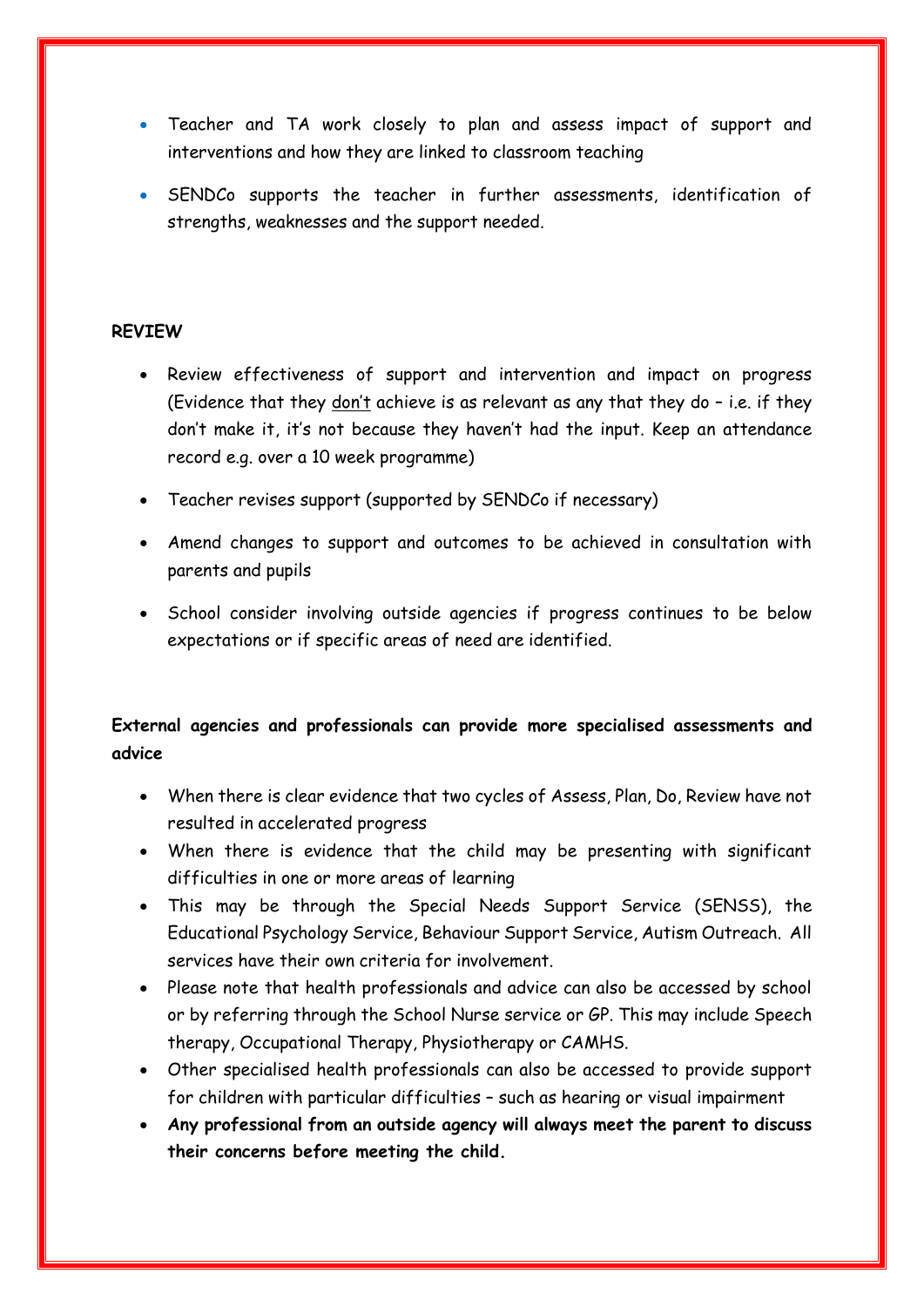Multi-agency meetings including parents and SENDCo can be held in school. This joined-up working is usually beneficial to all involved.

#### **Parental involvement is a requirement**

- School will provide an annual report on progress
- Where a child is SEND, the teacher and SENDCo will talk to parents regularly at least 3 times a year, usually coinciding with new IEP targets. All parents will be invited to contact the SENDCo/class teacher at any time if they have queries or concerns between meetings.
- In line with the CoP we will give parents sufficient time to explore their views and to plan effectively, setting outcomes, reviewing progress and support etc. These discussions will need longer than most parent consultation times.
- A record of this meeting will be kept showing outcomes, targets and support agreed. This will be shared with parents and a record kept in school. This may be recorded on IEPs. IEPs must be acknowledged by parents.

### **Managing Pupils Needs on the SEND register**

Proposed SEND support will be discussed with the Parent, class teacher and SENDCo. All pupils will be included in discussions and target setting as appropriate (particularly older pupils).

## **IEP (Individual Education Plan)**

This will be a child-centred approach, including information about what the pupil enjoys, is good at, as well as things they find more difficult and will be recorded on an IEP.

The IEP will also give details of assessments, planning and delivering next steps/targets; recording provision and progress towards outcomes.

The IEP will include a termly review date and must be signed by parents and child.

A copy will be kept electronically as well we as being emailed to parents/carers. The level of provision decided will be determined by the individual needs of the child taking into account pupil attitude as well as lack of attainment or progress

Details of the involvement of any outside agencies will be recorded on the IEP.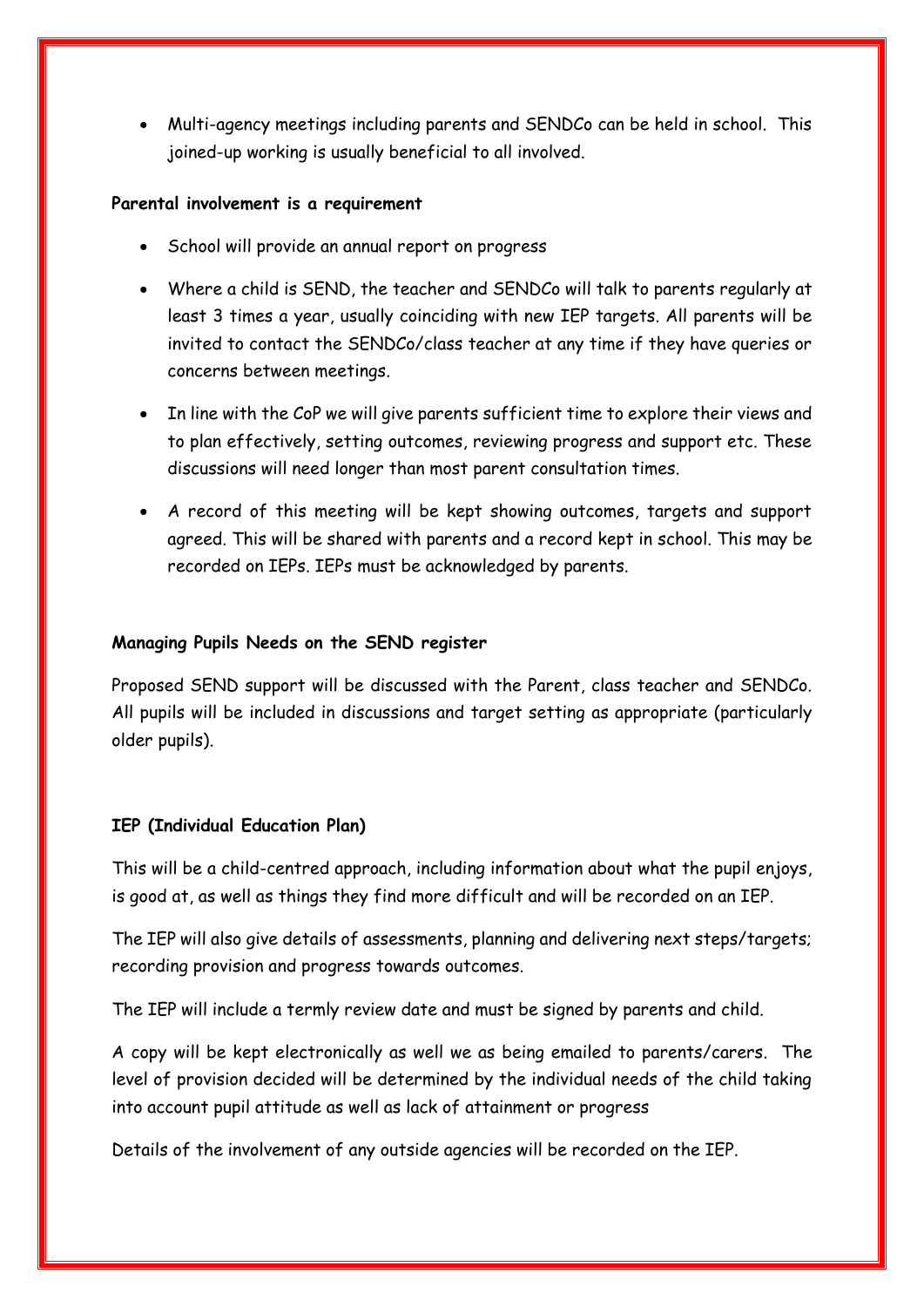If additional funding is in place, such as funding received from an EHCP, the IEP will set out how this is used.

#### **Supporting pupils and their families**

Please see SEND Information report regarding:

- $\triangleright$  Admissions and Transition arrangements
- $\triangleright$  Supporting children with medical conditions
- $\triangleright$  Specialist support services for pupils
- $\triangleright$  Parent support services
- $\triangleright$  Staff training and resources
- Local Offer and Staffordshire Market Place

#### **Accessibility**

We increase and promote access for disabled pupils to the school curriculum

- $\triangleright$  See Accessibility Plan and SEND Information report
- $\triangleright$  Barriers to learning are identified through testing; listening to pupil voice; listening to parents; creating individual plans
- $\triangleright$  St Anne's is a physically accessible school. Individual pupils receive on-going support and advice for staff from Hearing Impaired and Visually Impaired support services. This may include seating position and advice on specific resources or aids.
- $\triangleright$  We continue to improve access to the physical environment all new building work takes account of physical access.
- $\triangleright$  Different fonts and print size, coloured paper or coloured overlays are provided as needed.
- $\triangleright$  Interactive white-board backgrounds are not set to white to avoid reading difficulties.
- $\triangleright$  Parent text service keeps parents informed of events as well as the school weekly newsletter.